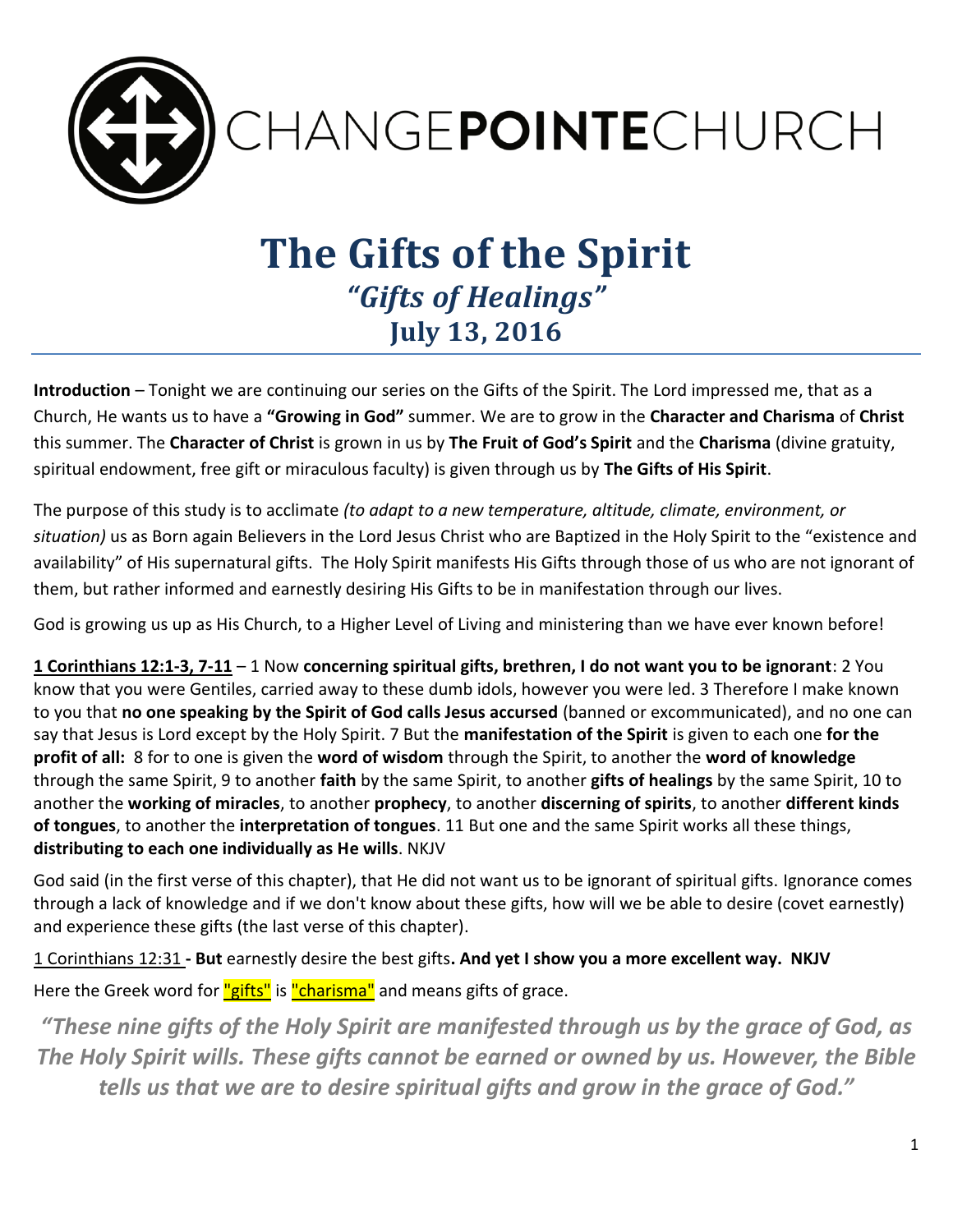- **I. There are Nine Gifts that are divided into three categories** 
	- **A. There are three revelation gifts, they reveal something**
		- **1. Word of Wisdom**
		- **2. Word of Knowledge**
		- **3. Discerning of Spirits**
	- **B. There are three Power Gifts, they do something** 
		- **1. Gift of Faith**
		- **2. Gifts of Healings**
		- **3. Working of Miracles**
	- **C. There are three Vocal Gifts, they say something**
		- **1. Gift of Prophecy**
		- **2. Divers kinds of Tongues**
		- **3. Interpretation of Tongues**

# **II. How are the Gifts of the Spirit are Distributed**

A. **According to the Will of God**

B. **1 Corinthians 12:11** - But one and the same **Spirit** works all these things, **distributing to each one individually as He wills**. NKJV

- **C. To those who earnestly Desire them.**
- D. **1 Corinthians 12:31 -** But **earnestly desire the best gifts**. And yet I show you a more excellent way.

# **III. Gifts of Healings**

**A. Gifts of Healings are manifested for the supernatural healing of sickness and disease without any natural source or means.** 

**B. Gifts of Healings have nothing to do with the medical science or human learning.** 

**C. Doctors and Medical Science are natural means of healing. The Gifts of Healings and other methods of Divine Healing are Supernatural.** 

**D. There are many Natural and Supernatural forms of Healing; we are studying tonight about Gifts of Healings.** 

**E. Throughout the Ministry of Jesus we see the Gifts of Healings in manifestation quiet often.** 

**F. Jesus had all of the Gifts of the Spirit in manifestation in His life and ministry, except for tongues and interpretation of tongues, because that was reserved for the church dispensation.** 

**G. John 3:34 -** For he whom God hath sent speaketh the words of God: **for God giveth not the Spirit by measure unto him (Jesus). KJV**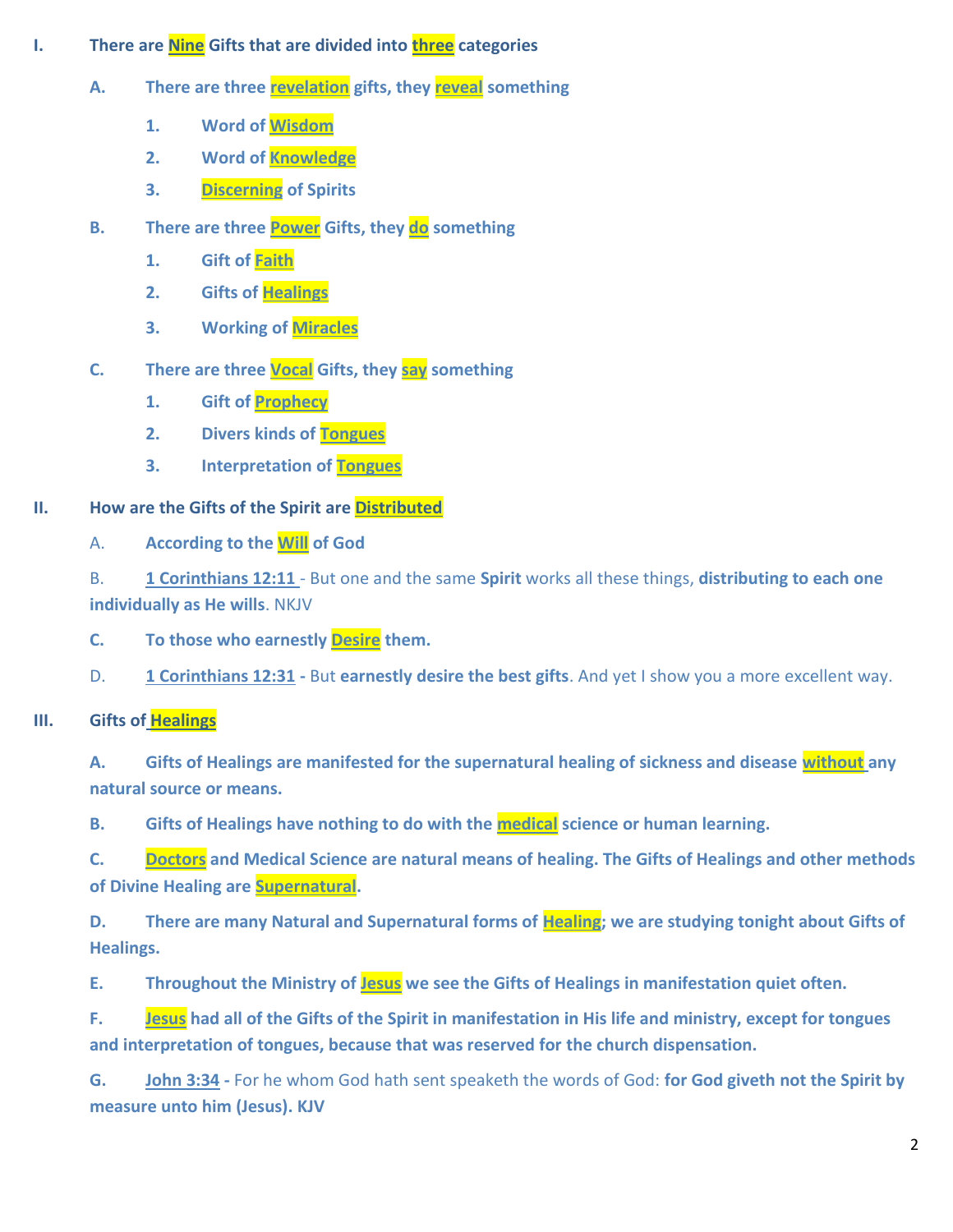# **IV. Gifts of Healings in Scripture**

**Matthew 4:24 -** Then His (Jesus) fame went throughout all Syria; and they brought to Him **all sick people who were afflicted with various diseases and torments, and those who were demon-possessed, epileptics, and paralytics; and He healed them**. NKJV

### **A. Jesus spit in a blind man's eyes**

**Mark 8:22-25** – 22 Then He came to Bethsaida; and **they brought a blind man to Him, and begged Him to touch him. 23 So He took the blind man by the hand and led him out of the town.** And **when He had spit on his eyes and put His hands on him,** He asked him if he saw anything. 24 And he looked up and said, "I see men like trees, walking." 25 Then **He put His hands on his eyes again** and made him look up. And **he was restored and saw everyone clearly.** NKJV

#### **B. Jesus Spit on the ground and healed a blind man**

**John 9:1, 6-7** – 1 **Now as Jesus passed by, He saw a man who was blind from birth.** 6 When He had said these things, **He spat on the ground and made clay with the saliva; and He anointed the eyes of the blind man with the clay**. 7 And He said to him, **"Go, wash in the pool of Siloam" (which is translated, sent). So he went and washed, and came back seeing. NKJV**

#### **C. People Healed by Peter's Shadow**

**Acts 5:12, 15-16** - And **through the hands of the apostles many signs and wonders were done** among the people. And they were all with one accord in Solomon's Porch. 15 so that **they brought the sick out into the streets and laid them on beds and couches, that at least the shadow of Peter passing by might fall on some of them.** 16 Also a multitude gathered from the surrounding cities to Jerusalem, bringing sick people and **those who were tormented by unclean spirits, and they were all healed.** NKJV

## **D. Jesus cast out a demon and healed the child**

**Luke 9:42 - 42 And as he was still coming, the demon threw him down and convulsed him.** Then **Jesus rebuked the unclean spirit, healed the child,** and gave him back to his father. NKJV

#### **E. Lepers healed as they went**

**Luke 17:12-19** - 12 Then as He entered a certain village, there met Him ten men who were lepers, who stood afar off. 13 And they lifted up their voices and said, "Jesus, Master, have mercy on us!" 14 So when He saw them, He said to them, **"Go, show yourselves to the priests."** And so it was that **as they went, they were cleansed (katharizo - to cleanse (make) clean (-se), purge, purify).** 15 And one of them, when he saw that he was **healed** (to cure, heal, make whole) returned, and with a loud voice glorified God, 16 and fell down on his face at His feet, giving Him thanks. And he was a Samaritan. 17 So Jesus answered and said, "Were there not ten cleansed? But where are the nine? 18 Were there not any found who returned to give glory to God except this foreigner?" 19 And He said to him, "Arise, go your way. Your faith has made you **well (sozo - to save, deliver or protect, heal, preserve, save (self), do well, be (make) whole.** NKJV